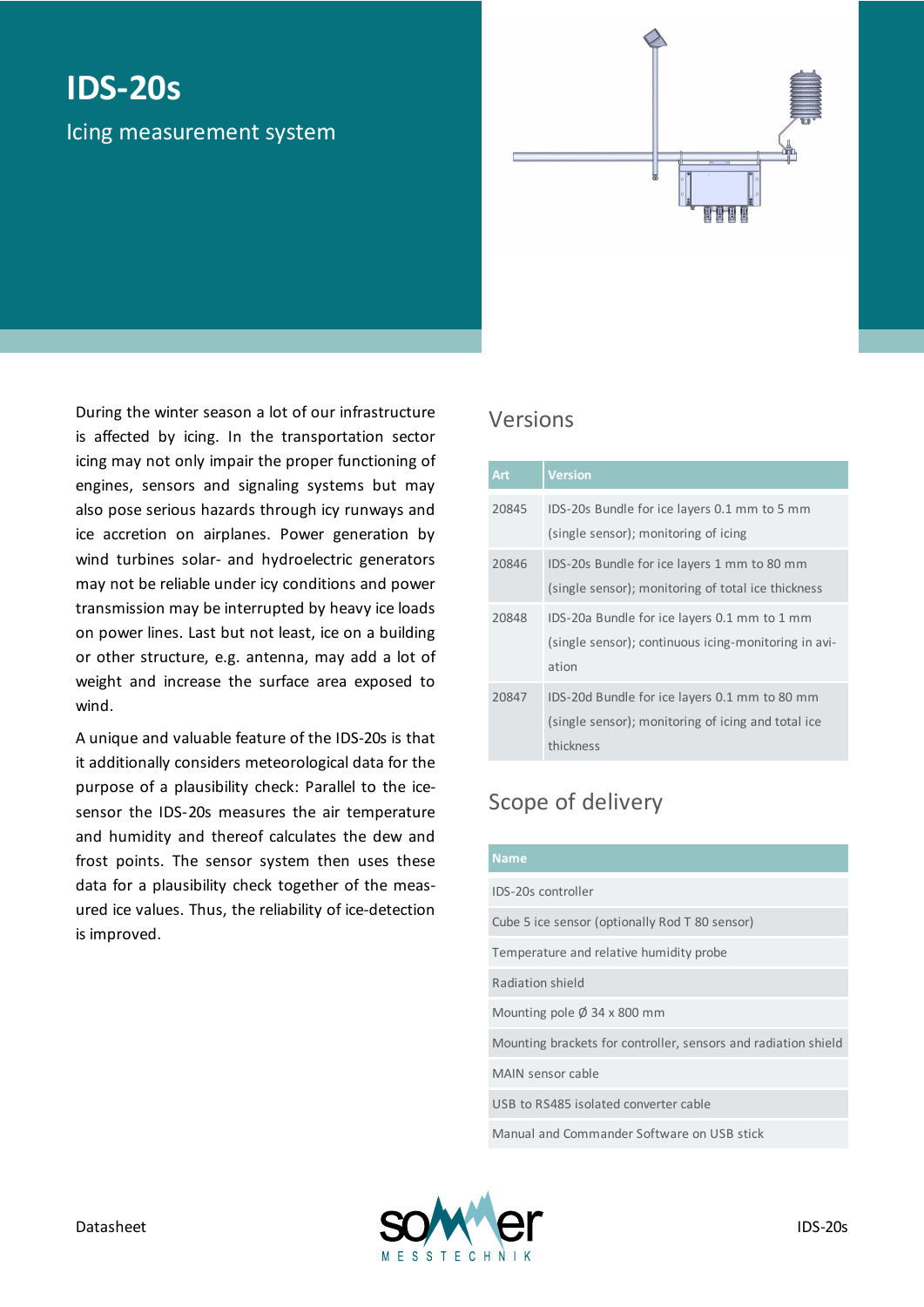#### Accessories

| <b>Art</b> | <b>Accessory</b>                         |
|------------|------------------------------------------|
| 20557      | Heating transformer 230/24V, 160VA, IP00 |
| 20519      | IDS-20 Main-cable 10 m                   |
| 21150      | USB to RS485 isolated converter cable    |

## Specifications

| <b>IDS-sensors</b>                         |               |             |                 |               |  |  |
|--------------------------------------------|---------------|-------------|-----------------|---------------|--|--|
| Sensor type                                | Cube sensor 5 |             | Cube sensor 1   | Rod sensor 80 |  |  |
| $0.15$ mm<br>Measuring range ice thickness |               |             | $0.011$ mm      | 180 mm        |  |  |
| 0.7 <sub>kg</sub><br>Weight                |               |             | $0.7$ kg        | $2.3$ kg      |  |  |
| 560 mm<br>Length                           |               |             | 560 mm          | 580 mm        |  |  |
|                                            |               |             |                 |               |  |  |
| T/rH-sensor                                |               |             |                 |               |  |  |
| Dew point                                  |               |             | $-20+20$ °C     |               |  |  |
| Frost point                                |               | $-20+20$ °C |                 |               |  |  |
| Air temperature                            |               |             | $-40+60$ °C     |               |  |  |
| Air humidity                               |               |             | $0100\,\%$      |               |  |  |
| Weight                                     |               |             | 0.715 kg        |               |  |  |
| <b>Size L x W x H</b>                      |               |             | 310 x 120 x 165 |               |  |  |

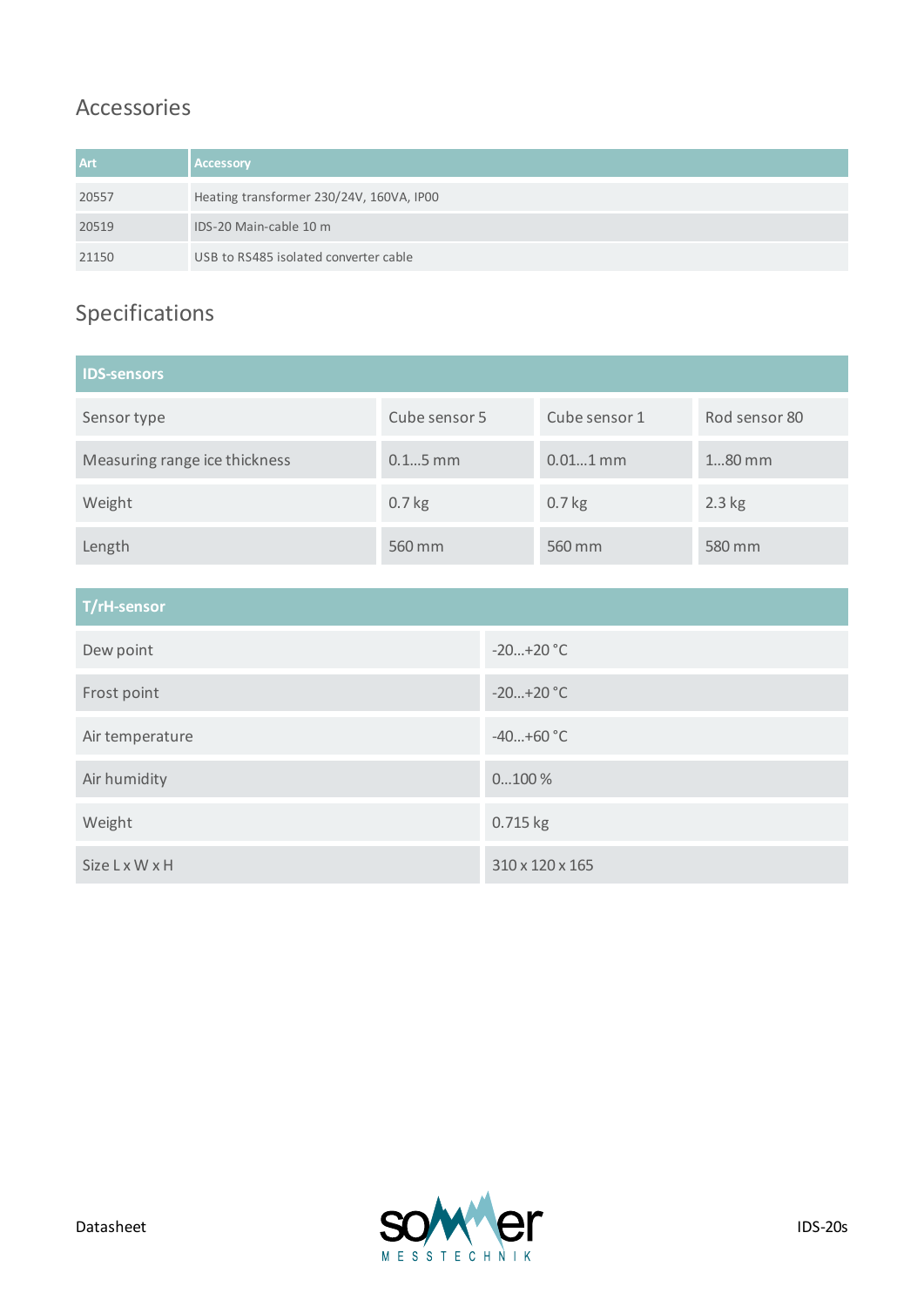| <b>IDS-controller</b>      |                                                                                              |  |  |  |
|----------------------------|----------------------------------------------------------------------------------------------|--|--|--|
| Power supply               | Sensors 1028 VDC<br>Heating 24 VAC/DC<br>integrated overvoltage protection                   |  |  |  |
| Power consumption          | Active measurement 50 mA at 12 VDC<br>Heating max. 7A at 24 VAC/DC                           |  |  |  |
| Output                     | RS-485 (Modbus)<br>$SDI-12$<br>3x relay output, max. 0.8 A each                              |  |  |  |
| Operating tem-<br>perature | $-4060 °C$                                                                                   |  |  |  |
| Protection rating          | <b>IP 66</b>                                                                                 |  |  |  |
| Lightning protection       | Integrated Lightning Protection against indirect Lightning; discharge capacity 0,6 kW<br>Ppp |  |  |  |
| <b>Size L x W x H</b>      | 318 x 208 x 132 mm                                                                           |  |  |  |
| Weight                     | 3.6 kg                                                                                       |  |  |  |